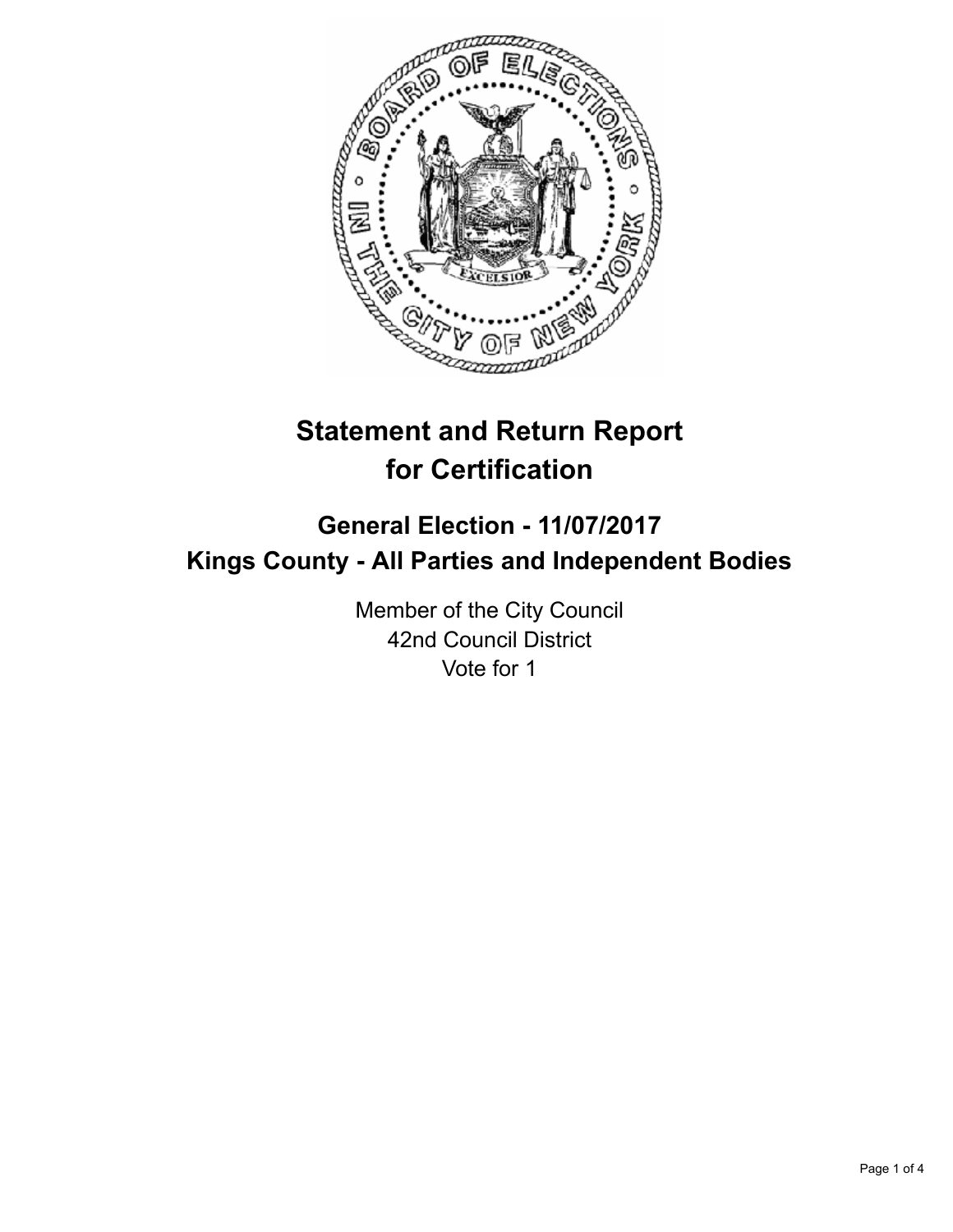

#### **Assembly District 54**

| <b>PUBLIC COUNTER</b>                                    | 138      |
|----------------------------------------------------------|----------|
| <b>MANUALLY COUNTED EMERGENCY</b>                        | 0        |
| ABSENTEE / MILITARY                                      | 0        |
| AFFIDAVIT                                                | 2        |
| <b>Total Ballots</b>                                     | 140      |
| Less - Inapplicable Federal/Special Presidential Ballots | $\Omega$ |
| <b>Total Applicable Ballots</b>                          | 140      |
| INEZ D. BARRON (DEMOCRATIC)                              | 124      |
| ERNEST JOHNSON (CONSERVATIVE)                            | 5        |
| MAWULI K. HORMEKU (REFORM)                               |          |
| <b>Total Votes</b>                                       | 130      |
| Unrecorded                                               | 10       |

### **Assembly District 55**

| <b>PUBLIC COUNTER</b>                                    | 909 |
|----------------------------------------------------------|-----|
| <b>MANUALLY COUNTED EMERGENCY</b>                        | 0   |
| ABSENTEE / MILITARY                                      | 8   |
| AFFIDAVIT                                                | 20  |
| <b>Total Ballots</b>                                     | 937 |
| Less - Inapplicable Federal/Special Presidential Ballots | 0   |
| <b>Total Applicable Ballots</b>                          | 937 |
| INEZ D. BARRON (DEMOCRATIC)                              | 801 |
| ERNEST JOHNSON (CONSERVATIVE)                            | 23  |
| MAWULI K. HORMEKU (REFORM)                               | 40  |
| <b>Total Votes</b>                                       | 864 |
| Unrecorded                                               | 73  |
|                                                          |     |

#### **Assembly District 58**

| <b>PUBLIC COUNTER</b>                                    | 2,999 |
|----------------------------------------------------------|-------|
| <b>MANUALLY COUNTED EMERGENCY</b>                        | 0     |
| ABSENTEE / MILITARY                                      | 132   |
| <b>AFFIDAVIT</b>                                         | 30    |
| <b>Total Ballots</b>                                     | 3,161 |
| Less - Inapplicable Federal/Special Presidential Ballots | 0     |
| <b>Total Applicable Ballots</b>                          | 3,161 |
| INEZ D. BARRON (DEMOCRATIC)                              | 2,761 |
| ERNEST JOHNSON (CONSERVATIVE)                            | 97    |
| MAWULI K. HORMEKU (REFORM)                               | 64    |
| DWIGHT KENWOOD (WRITE-IN)                                | 1     |
| LESTER FORD (WRITE-IN)                                   | 1     |
| ROBERT KELLY EDWARDS (WRITE-IN)                          | 1     |
| UNATTRIBUTABLE WRITE-IN (WRITE-IN)                       | 3     |
| <b>Total Votes</b>                                       | 2,928 |
| Unrecorded                                               | 233   |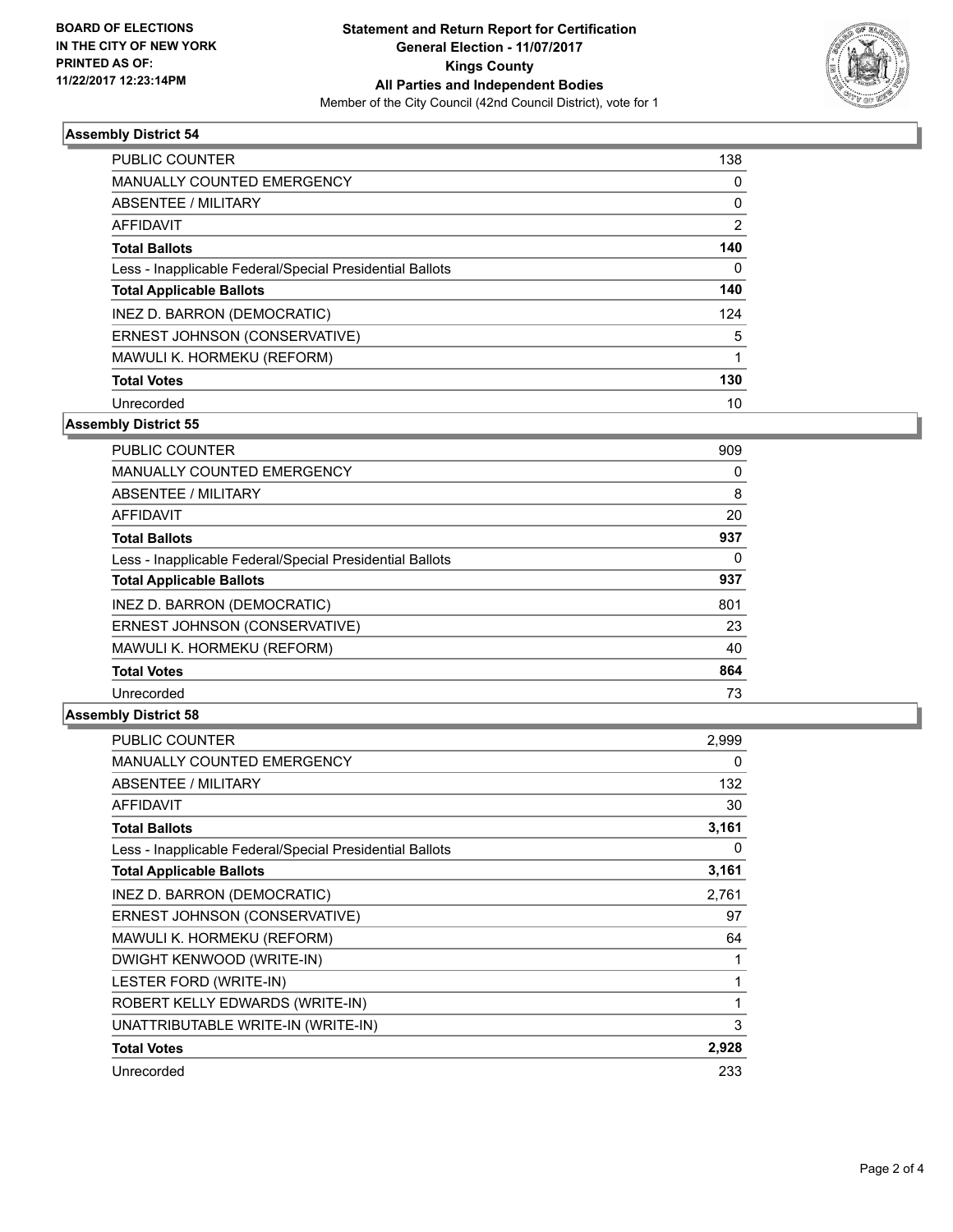

#### **Assembly District 59**

| <b>PUBLIC COUNTER</b>                                    | 6 |
|----------------------------------------------------------|---|
| <b>MANUALLY COUNTED EMERGENCY</b>                        | 0 |
| ABSENTEE / MILITARY                                      |   |
| AFFIDAVIT                                                | 0 |
| <b>Total Ballots</b>                                     |   |
| Less - Inapplicable Federal/Special Presidential Ballots | 0 |
| <b>Total Applicable Ballots</b>                          |   |
| INEZ D. BARRON (DEMOCRATIC)                              | 6 |
| ERNEST JOHNSON (CONSERVATIVE)                            | 0 |
| MAWULI K. HORMEKU (REFORM)                               | 0 |
| <b>Total Votes</b>                                       | 6 |
| Unrecorded                                               |   |

#### **Assembly District 60**

| <b>PUBLIC COUNTER</b>                                    | 16,631         |
|----------------------------------------------------------|----------------|
| MANUALLY COUNTED EMERGENCY                               | 0              |
| <b>ABSENTEE / MILITARY</b>                               | 223            |
| <b>AFFIDAVIT</b>                                         | 191            |
| <b>Total Ballots</b>                                     | 17,045         |
| Less - Inapplicable Federal/Special Presidential Ballots | 0              |
| <b>Total Applicable Ballots</b>                          | 17,045         |
| INEZ D. BARRON (DEMOCRATIC)                              | 14,649         |
| ERNEST JOHNSON (CONSERVATIVE)                            | 768            |
| MAWULI K. HORMEKU (REFORM)                               | 451            |
| ALICKA AMPRY-SAMUEL (WRITE-IN)                           | 1              |
| ALTON MADDOX (WRITE-IN)                                  | 1              |
| BRIAN-CHRISTOPHER A. CUNNINGHAM (WRITE-IN)               | $\overline{2}$ |
| CHRIS BANKS (WRITE-IN)                                   | 3              |
| CHRIS BAYES (WRITE-IN)                                   | 1              |
| CHRISTOPHER BANKS (WRITE-IN)                             | 1              |
| JEFFREY MC DUFFIE (WRITE-IN)                             | 1              |
| JOSHUA R. LEWIS (WRITE-IN)                               | 1              |
| KIRK OLIVER (WRITE-IN)                                   | 1              |
| MARIA SARRETT (WRITE-IN)                                 | 1              |
| NIKKI LUCAS (WRITE-IN)                                   | 1              |
| ROBERT LEIBREITZ (WRITE-IN)                              | 1              |
| UNATTRIBUTABLE WRITE-IN (WRITE-IN)                       | 5              |
| UNCOUNTED WRITE-IN PER STATUTE (WRITE-IN)                | $\overline{2}$ |
| <b>Total Votes</b>                                       | 15,890         |
| Unrecorded                                               | 1,155          |